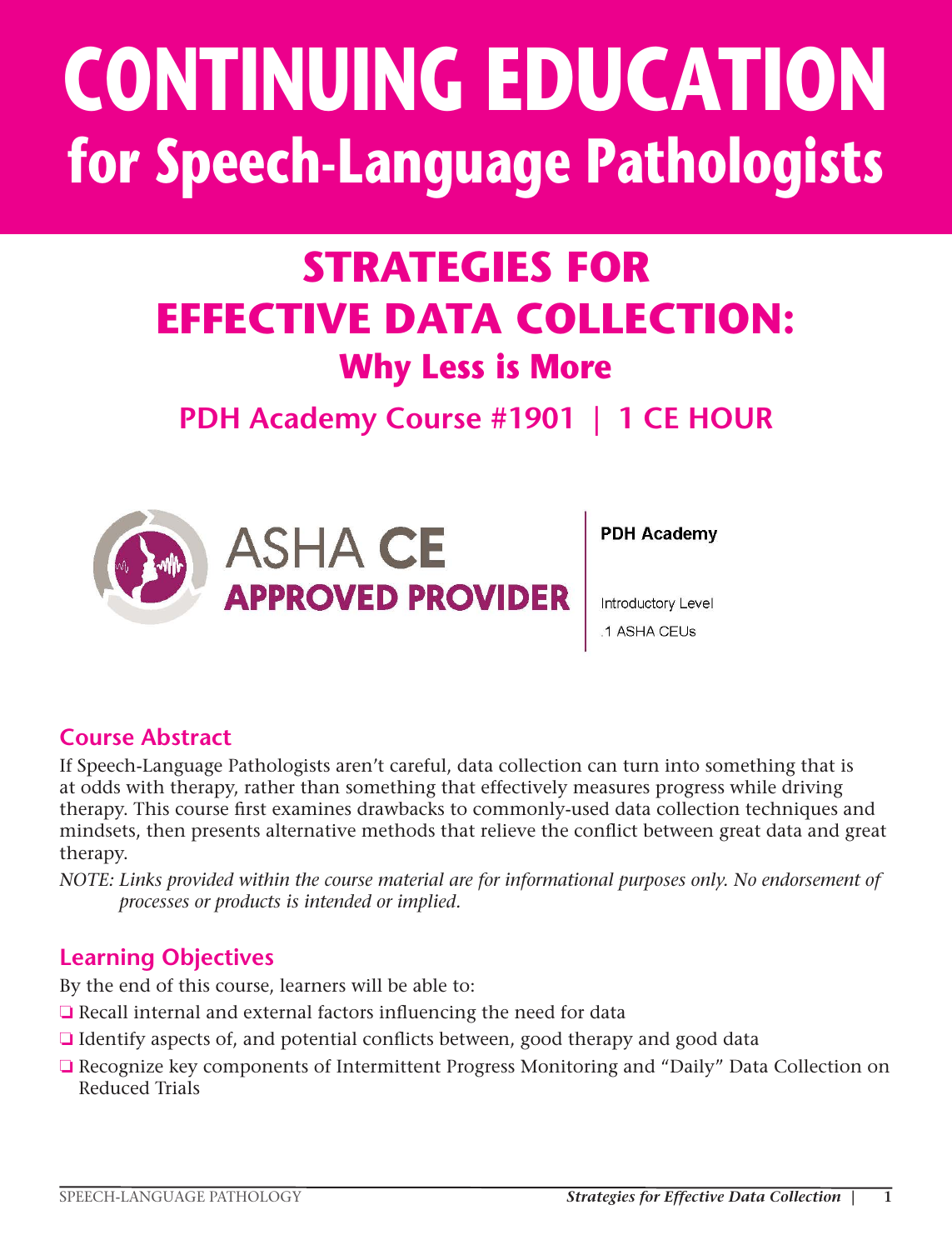# **Timed Topic Outline**

- I. Introduction; Why Do We Need Data? (10 minutes) Internal Factors; External Factors
- II. What is Good Therapy? (5 minutes) Doesn't Teach to the Test/Data; Targets a Short-term Objective that Works toward a Long-term Goal; Functional; Student-specific
- III. Why "Collect all the Data" Isn't Helpful (5 minutes) Good Therapy vs. Good Data; Feedback Impacts Subsequent Trials; Data May Limit the Types of Tasks We Can Do; Data Collection is Logistically Difficult
- IV. Two Methods of Data Collection (25 minutes) Intermittent Progress Monitoring; "Daily" Data Collection on Reduced Trials
- V. Strategies for Effective and Efficient Data Collection (5 minutes) Data and Therapy are Mutually Exclusive; Have a Plan
- VI. Conclusion, Handout, References, and Exam (10 minutes)

# **Delivery Method**

Correspondence/internet self-study with interactivity, including a provider-graded final exam. *To earn continuing education credit for this course, you must achieve a passing score of 80% on the final exam.*

# **Accessibility and/or Special Needs Concerns?**

Contact customer service by phone at (888)564-9098 or email at support@pdhacademy.com.

# **Course Author Bio and Disclosure**

Kristin Bowers is an ASHA-Certified Speech-Language Pathologist, and received ASHA's Award for Continuing Education (ACE) in 2014 and 2017. She graduated from the University of Pittsburgh in 2007 with a B.A. in Communication Science and Disorders, and in 2010 with an M.A. in Speech Language Pathology.

Kristin has utilized her skills as a Speech-Language Pathologist abroad, including her participation in the Bosnia Autism Project in 2012 where she traveled to Bosnia to provide training to related professionals. She has experience in the early intervention (3-5) setting as well as in private practice, and currently works in the school setting servicing children from K-5th grade. She is also the owner of Kiwi Speech, LLC, which creates materials for speech and language services, primarily available on Teachers Pay Teachers.

DISCLOSURES: Financial – Kristin Bowers offers materials for sale on Teachers Pay Teachers and received a stipend as the author of this course. Nonfinancial – No relevant nonfinancial relationship exists.

# **INTRODUCTION**

We've all done it: sighed to another Speech-Language Pathologist, "Data collection is an unavoidable evil."

But wait: data itself isn't evil. In fact, it benefits us as SLPs. Not only is data rightfully required by outside sources (insurance companies, etc.), it helps to demonstrate that our profession and the work we do is beneficial, effective, and necessary. It can serve to guide our decisions and the way we deliver therapy. It should be something we *want* to have at our disposal so we can see the progress our students are making (or not), and adjust accordingly.

So is it the process of collecting the data that's evil? Not necessarily – or rather, it shouldn't be. However, we need to balance the necessity of data collection with the work that makes up the crux of what we really do – therapy. When a Speech-Language Pathologist starts to prioritize data collection over all else, they run the risk of taking the "therapy" out of speech and language therapy.

In a 2014 ASHA School Survey, school-based SLPs spent on average only 18 hours weekly in pull-out service, and 80% reported that a "high amount of paperwork" was their greatest professional challenge. If we are not careful, we can find ourselves spending as much time collecting, recording, reporting, and charting data as we do with our students and clients, actually doing the therapy we are trained to do.

To further complicate things, the data we collect may not even truly represent the progress we think we are (or want to be) reporting. Alternately, a tunnel focus on collecting data can lead us to neglect potentially useful interventions, because they might interfere with data collection and/or we don't know how to report on them. Anecdotally, I recently had a conversation with a respected colleague, who needed help wording a goal for having a child express frustration verbally (rather than throwing things or expressing things through other physical means). We worked together to word the goal in a way that was both objective and measurable and talked about ways to target it. We discussed a specific video she might show the child to serve as a social model for learning the skill of expressing frustration. In the video, the main character (Daniel Tiger, for those who are familiar) gets mad and frustrated and the entire show is focused around the child saying, "I'm mad!" and explaining why. We agreed that this would perhaps be beneficial to the child but then my colleague asked, "When I spend the time to watch this video with the child, how do I collect data on it? How do I get a percentage?" This is a colleague who I respect, and a smart woman, but she basically felt she couldn't show the video because she didn't know how to collect data on it. In her own words, "I'm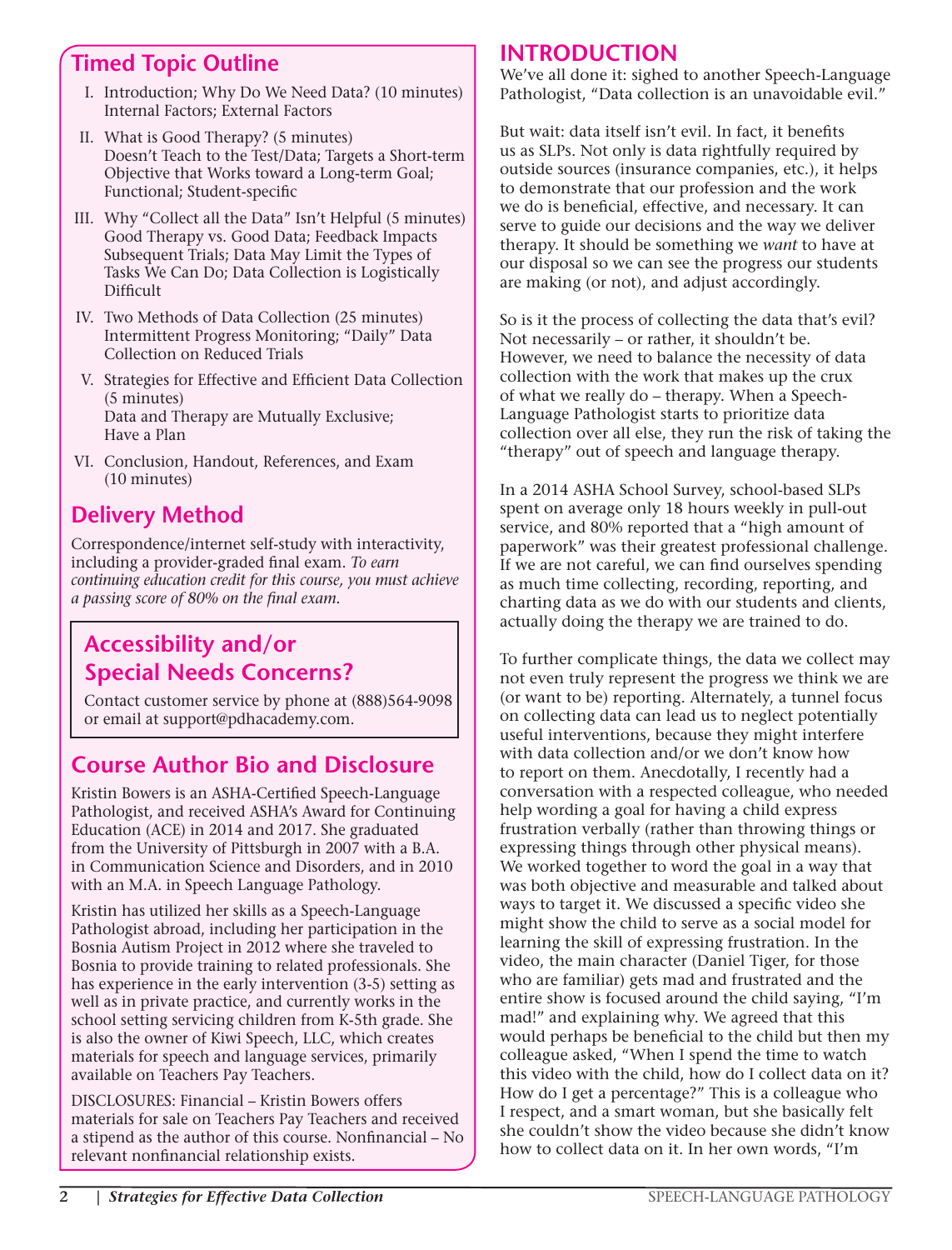a data girl. I need the percentage." In this situation, her need for data was in conflict with the therapeutic needs of this child.

If we are not careful, data collection can turn into something that is at odds with therapy, rather than something that accurately measures and demonstrates progress and in turn, drives therapy and goal planning.

This course will first examine some drawbacks to commonly-used data collection techniques and mindsets, and next present two alternative data collection methods – methods that no longer place the therapist in a position where great data and great therapy are mutually exclusive.

# **WHY DO WE NEED DATA?**

Before we can begin to understand why we as SLPs are feeling such immense pressure to collect so much data, we need to understand where these pressures are coming from. There are multiple reasons to collect data on student performance, some being internal (i.e., directly related to the SLP, such as collecting data for clinical decision-making) and others external, such as required documentation for billing sources. For most school-based SLPs, there are multiple external parties requiring them to collect data, as well as internal and "best practice" reasons for doing so.

# **Internal Factors**

#### *Measuring Progress*

As SLPs, it is our job to do therapy that produces progress – and we want this progress to happen at a rate that is faster than that which can be attributed to typical development. Any SLP understands the positive feeling that comes from knowing you are making a difference, and conversely, the discouragement that comes from feeling like you are not. Data provides us with an objective measure of our effectiveness, often indicating if and when it may be time to change goals or treatment methods.

# *Driving Therapy*

The ability to look at data and see the progression of skills is necessary to make sound clinical decisions. Of course, data is only part of a bigger picture, but without evidence to know that a child is, in fact, *consistently* producing /s/ in all positions of single words with at least 80% accuracy, for example, how can we decide whether or not it's time to move on to another phoneme? Should we move on to /z/, or has the child already demonstrated generalization to /z/? You may recall hearing an accurate /z/ in their speech at the beginning of the session, but is this enough information to confidently state that both phonemes are mastered at the word level? Likely not. Data will provide these answers and serve as one important factor in determining next steps.

# *Determining Goals*

While standardized testing often serves as a starting point for goal development, most standardized tests assess a skill in a very limited number of trials. Producing a /k/ sound as a /t/ *one* time on a test of articulation is not enough to say that a child needs therapy x number of times a week to improve their articulation of /k/ sounds. Likewise, misuse of a single irregular past tense verb on a language test does not *alone* warrant intervention for past tense verbs. Data collected during speech and language samples both at the time of initial assessment and throughout the course of therapy is necessary to determine not only appropriate, but *optimal* goals. While a test of articulation may show that Jane produced a t/k substitution in the initial position of a single word one time, data collected during connected speech may show that Jane actually only produces this substitution 10% of the time. If the data is really thorough, it may even show that Jane actually only produces the t/k substitution in a very specific context (perhaps when another alveolar sound is present in the word) – allowing the treating SLP to either prioritize other targets or, if they do choose to target /k/, select appropriate targets which are likely to cause the most difficulty.

#### **External Factors** *Students*

The most important player in the therapy equation is the student. Many factors play a role in student motivation and the resulting progress, but research shows that few things are as motivating as progress itself (Amabile). Having readily available (and meaningful) data to show to a student as evidence of their progress can be a very powerful tool. Later in this course we will make an argument for quality over quantity – for keeping data simple and meaningful. Being able to share data with students in a way that they can easily understand is just one of the reasons behind this argument.

# *Families and Teachers*

In addition to our students, classroom teachers and families are also obviously stakeholders in the results of therapy. It is imperative that we remember that time out of the classroom means time away from other instruction, and we should not take the role we play in pulling students out of the classroom lightly. Being able to demonstrate progress to teachers is just one way we can reinforce the important role we play and improve teacher buy-in to therapy sessions.

Parents also need to know that time spent outside of the classroom is warranted and benefits the child. With data we can illustrate this. Additionally, we can use data to encourage families to play a role in a child's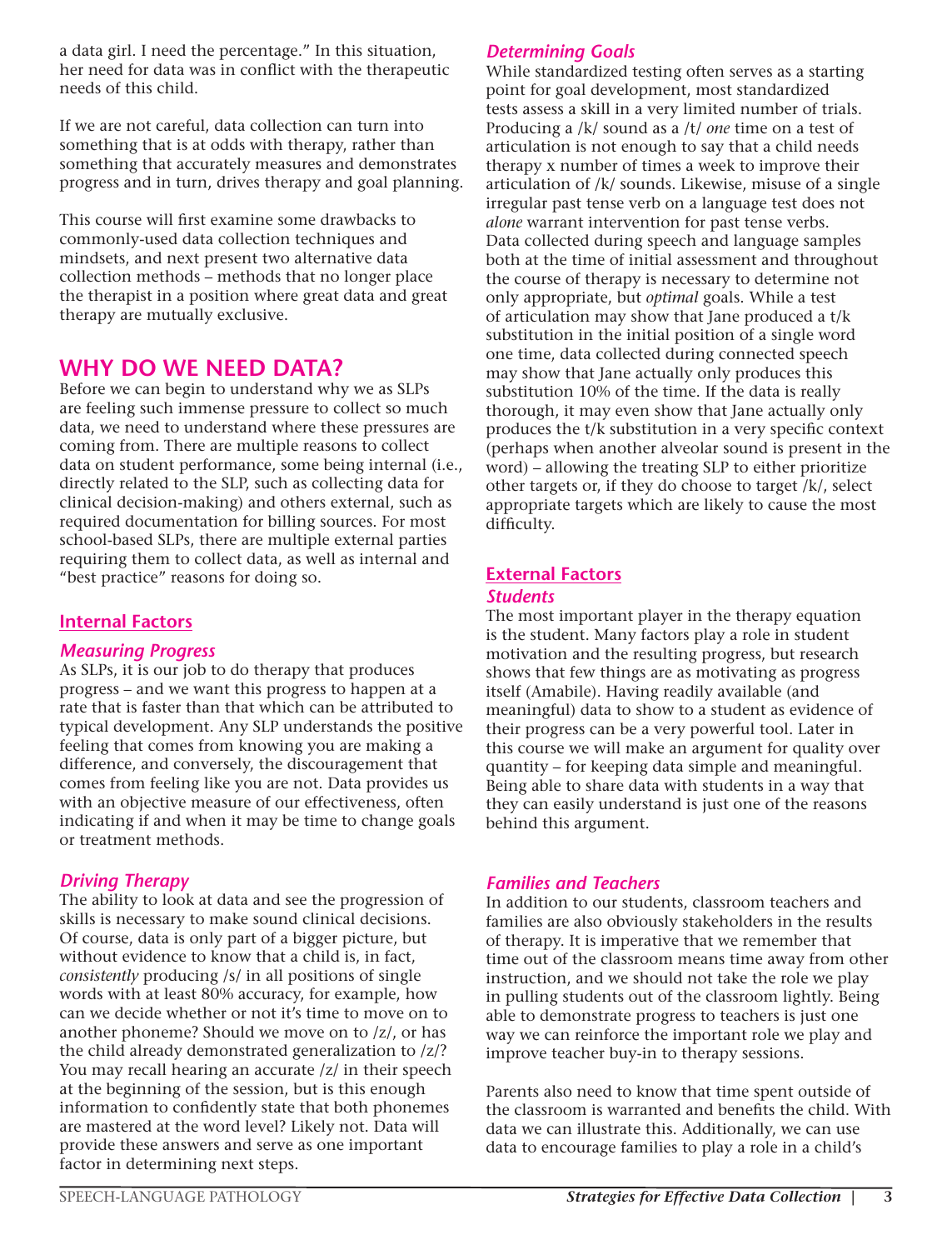therapy through home practice. Finally, good data collection practices allow a more seamless transition should parents decide to seek speech therapy services elsewhere.

# *District-Required Paperwork (Progress Monitoring/ Progress Reports)*

While there are many people-centric reasons to collect data on a student's performance, there are also logistical reasons. Many districts require some sort of progress reporting, whether it is in the form of daily progress notes, quarterly progress reports, or formal progress monitoring tracking systems. Having a simple, yet well-developed strategy for data collection will mean that the same data that works for you, your students, and their team will also translate to whatever measure your district or agency requires.

#### *Legal Protection*

No SLP wants to consider the fact that their skills and actions may ever be called into question, but the truth is that they might. Collecting accurate data and allowing it to be an important contributing factor to clinical decision-making is just one way we as SLPs can protect ourselves should any legal proceedings arise.

#### *Funding/Insurance*

While funding sources vary widely between districts, agencies, and/or states, one thing is almost always true – the funding sources want to ensure that their money is being well spent. If money is being spent providing speech and language therapy services to a child, someone, somewhere, wants to know that it is working. While some sources have clear expectations for what type of data is required, others do not. Having a well-developed system of data collection already in place ensures that we are ready to provide information if and when it is needed, no matter the requester.

# **WHAT IS GOOD THERAPY?**

We've seen that there are many reasons we need to collect data. However, we also need to provide therapy. Now let's look at the characteristics of great therapy, so we can be sure to protect it as we learn to take data in a way that represents*,* rather than interferes with, progress.

Good therapy can be many things. As SLPs we target different types of goals, and as we all know, therapy "looks" different for all of them. For example, we might target production of the /r/ sound through direct teaching of tongue placement followed by drill practice. However, this same method may not work as well for teaching the positional concepts "first" and "last." For this latter goal, we may be more likely to use manipulatives to construct visuals and rely more heavily on natural language models. Even within these two goals, there are many ways they may be targeted!

Therapy also varies greatly between settings. Are you 1:1 with a student or seeing students in groups? Is your group made up of students targeting the same goal? Similar goals? Completely different goals? Are you working with students at school or in their home? Do you see students in your speech therapy room or do you embed your therapy into the classroom? All of these variations will change the way we do therapy, and each therapist brings their own style and strengths to what they provide. However, there are some things that hold true for good therapy across settings and therapists.

#### **Doesn't Teach to the Test/Data**

Tests are a sample of responses that we *hope* represent overall skills in an area. While test results are one important factor in goal development, good therapy does not teach directly to the test.

Let's consider the word "test" more broadly, to perhaps include a previous baseline measure. In this case, we can see how, given the many data-collection guidelines imposed on us, we might be encouraged to design our therapy around this data and find ourselves making therapy decisions based on the additional data we feel we need to collect, rather than doing therapy that will lead to the best progress and generalization.

By making therapy a simple repetition of tasks which are similar to a test, we fail to support generalization. A child may learn to finish sentences with regular past tense verbs, but we have failed to show them how to use those same verbs in other, more functional contexts.

Additionally, but just as importantly, by teaching to the test, we can confound the results of any subsequent testing. We don't want students to just learn the answers to a subset of questions. Rather, we want to teach them to use a skill which they will be able to apply to *all* representations of those questions.

# **Targets a Short-term Objective that Works toward a Long-term Goal**

While we always want to keep our long-term goals in mind, good therapy finds a way to break this goal down into smaller, more attainable tasks.

A child's goal may be to use the prevocalic /r/ sound in sentences, but this does not mean our goal for the first week is to hear a perfect /r/ production. Perhaps our goal for the first week is to have the child consistently make any production that is *not* a /w/.

We need a way to collect data where we can represent progress on even these short-term goals which are leading us, eventually, to where we want to be.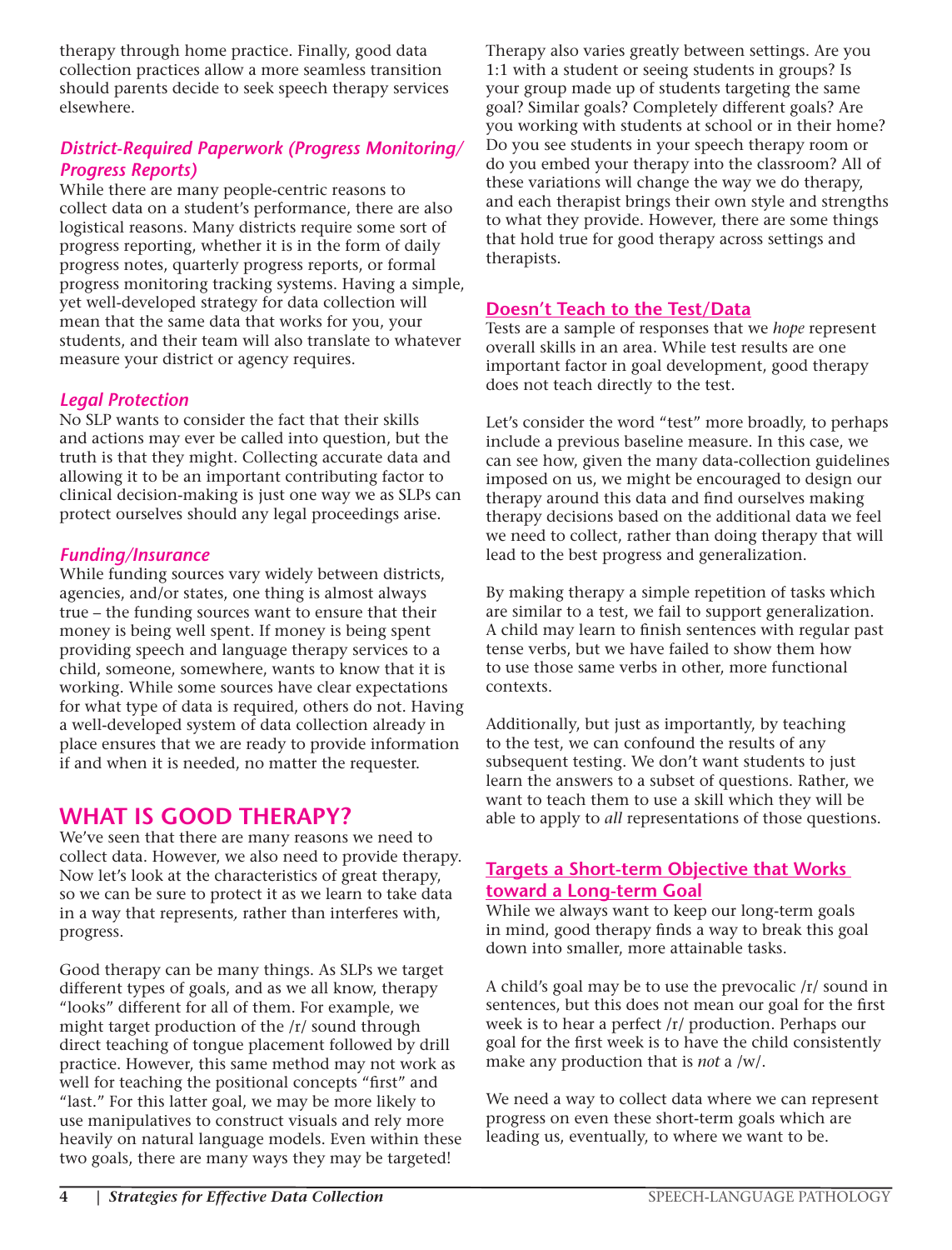# **Functional**

Good therapy works toward a goal that will help a child in *life*, not just in the speech room.

The needs of our students and families vary greatly both academically and outside of school. Our goals should work toward an outcome that will benefit them generally, rather than simply teach them a skill they'll never use in a functional setting.

#### **Student-specific**

Not only is student-specific therapy "good therapy," it is also, in many cases, required by law.

Students have varied goals, present levels, ability to learn and retain information, and motivation, among other things. Therapy should cater to each student and the way that *they* will make the most progress in the shortest amount of time. This may mean collecting slightly different data on each child, which would be dictated by the way you are doing therapy for them, rather than having the data dictate the therapy you are providing.

# **WHY "COLLECT ALL THE DATA" ISN'T HELPFUL**

Often, a clinician may feel that the more data he or she collects, the more information he or she has. This leads the clinician to collect data on every production of a sound from the beginning of the session to the end. He or she may have over 100 data points in a session. He or she may feel successful because the student(s) got many repetitions and data was collected on each and every one.

However, this inherently leads to conflicts with both therapy provision as well as the integrity of the data itself.

# **Good Therapy vs. Good Data**

Typically, good therapy may look different in the first few minutes of a session than at the end. As clinicians, we are always striving to have students be successful with the least amount of input from an outside source – this is how we facilitate generalization and independence with a skill. Having the flexibility to pull back cueing or give more input in a dynamic way throughout a session is essential in providing therapy.

In contrast, to collect "good" data, we must be consistent. We can choose to collect data on whatever it is that we want, that is relevant to the session and goals, but we *must* be consistent.

So, if we are trying to collect data on one single, consistent thing, how then can we adapt our therapy throughout the session as a child progresses?

If we are collecting data on "s-blends in single words with a model and tactile cue," what do we do when we know, as a therapist, that it's time to fade out the tactile cue? Or, what do we do when we'd like to have the student try s-blends in sentences? We are stuck with the choice of either suboptimal therapy or suboptimal data.

#### **Feedback Impacts Subsequent Trials**

While many therapists think to note a level of modeling or cueing in their goals or data-collection, often the level of feedback is not as carefully considered. However, every time we give feedback to a child on their performance, it has the potential to influence their performance on the next trial.

Take, for example, a situation where a child walks into a room, the clinician makes no reference to speech production, and asks the child to tell them about their weekend. In contrast, imagine that the same child walks in, the clinician asks the same question, but in the conversation, each correct or incorrect production of the child's sound is pointed out. By the end of the conversation, one of these children will likely be producing their sound accurately more often than the other. Even without models or cues for placement, the feedback influences the child's performance.

Feedback is an integral part of the therapy we provide. The level at which we provide feedback must be able to be altered throughout a session as we adjust to the child's needs and performance. However, this once again puts us at odds with data collection. How can we effectively collect data on performance when the input to the child needs to change fluidly throughout a session?

# **Data May Limit the Types of Tasks We Can Do**

If we strive to collect data that is perfectly comparable week to week, then it stands to reason that for the data to be valid, the task must remain the same week to week.

However, there are *many* ways to teach a skill, and this is especially relevant for language goals. For a child that struggles with their use of subject pronouns, we may use visual aids like sentence strips to first teach the skill. At this level, models and lots of cueing are likely provided. At some point, we may also engage in some play-therapy where the clinician is providing lots of models, but less cueing as he or she describes people and their actions. At a still later point in therapy, we may simply be arranging the environment to allow for the maximum number of opportunities in which the child can use and practice their skills, stepping in to recast as needed. So how do we provide therapy in a functional way, teaching functional skills, if data dictates we must keep our task exactly the same from week to week?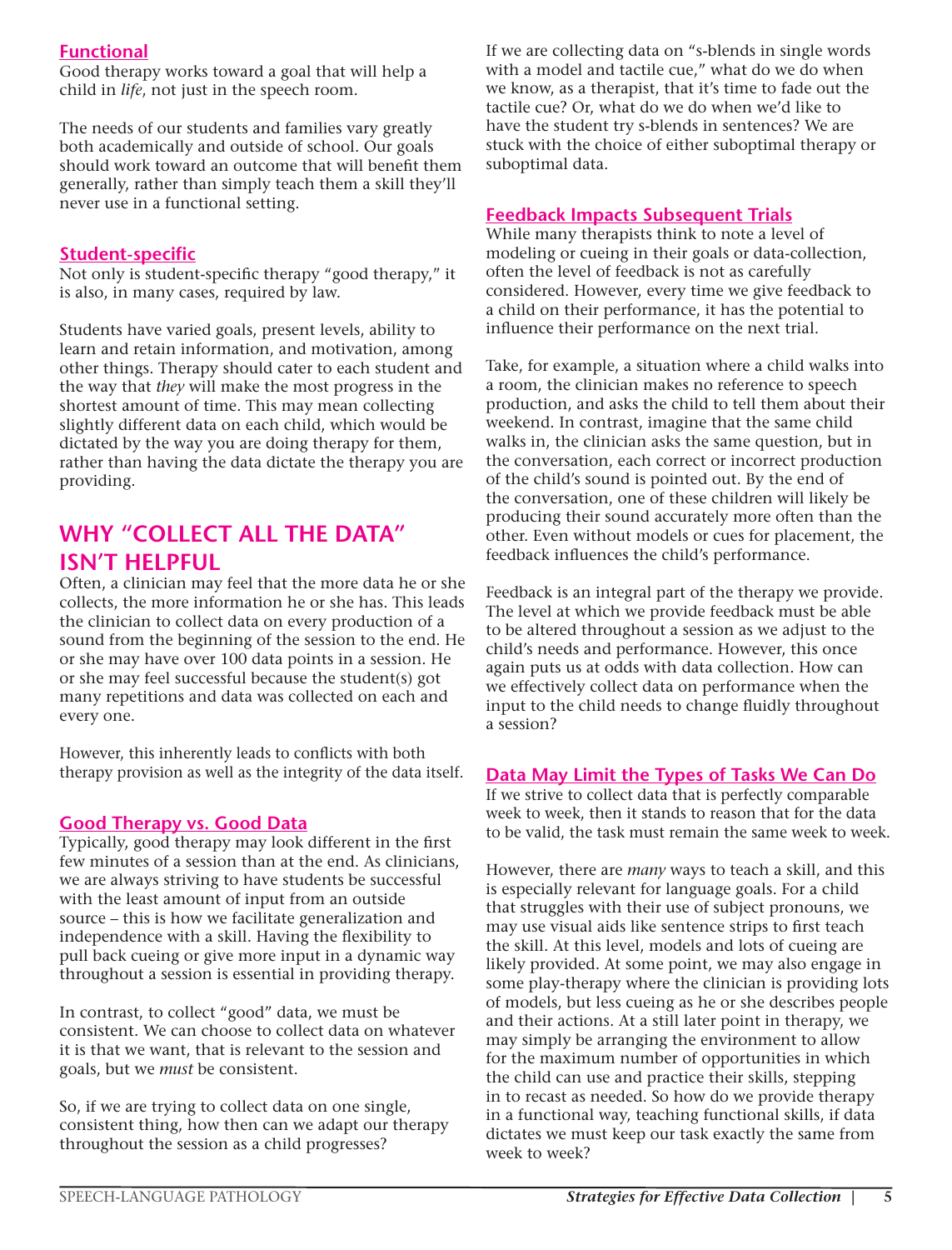# **Data Collection is Logistically Difficult**

No SLP needs to be reminded that data collection can be a logistical nightmare. Especially in mixed groups, we are constantly shuffling papers with goals and data, all while theoretically being completely present in our sessions and providing the input that is needed for optimal therapy. When the therapist is busy tracking the last response, it can be difficult for him or her to effectively provide the input that is needed for the next one. Again, a preoccupation with data runs the risk of taking the "therapist" out of the "therapy."

So in the end, we are left with a clinician who feels that they cannot appropriately scaffold their therapy over the course of the session because they're not sure how to represent it in the data. The clinician is left with two choices. First, he or she may choose to let the data dictate the session. However, this may mean that the child doesn't get the opportunity to move up to a higher level on the hierarchy in which they are working, and the clinician doesn't have the flexibility to choose tasks and provide input as they see fit. Second, he or she may choose to go ahead with the therapy as they see fit. However, they are left at the end of a session with 100 data points that are uninterpretable, because the ones from the beginning of the session represent something completely different from the ones at the end.

# **TWO METHODS OF DATA COLLECTION**

In order to resolve this conflict, we will discuss two ways in which we can collect data while still maintaining the integrity of therapy. It is important to note that one or both of these methods may not work for everyone, and/or their usage may be influenced by outside requirements over which the clinician has no control. Requirements by districts, insurance companies or other sources, as discussed above, may dictate how often objective data must be collected.

Both of the following methods can be adapted to specific needs and have two things in common. First, they separate data collection from therapy provision: adopting a mindset where a clinician should not be collecting data and providing therapy simultaneously is the key point in making these strategies work. Second, they encourage that data be collected on less trials overall.

# **Method One: Intermittent Progress Monitoring**

In intermittent progress monitoring, a clinician will no longer collect data on trials every session. Instead, the SLP will conduct "progress monitoring" intermittently throughout the year to track progress over time. Often, these periods of progress monitoring will coincide with progress reports required by the school. If organized well, the data needed to track progress, even in a group of students with mixed goals, can be conducted in a

single session, and then true therapy can begin again the next session.

The therapist should consider data collection and therapy to be mutually exclusive. At any point throughout the year, you are *either* collecting data *or* providing therapy, but not both at the same time.

At the beginning of the school year, the SLP will conduct a baseline data session, where he or she will collect data on all the short-term objectives that are likely to be targeted that year. He or she will provide no cueing, feedback, prompts, or input of any type. At this point we are simply trying to see where a child is performing without any outside input. This same procedure will be conducted again a few times throughout the year. Each time, the clinician will present the child with their stimuli and measure performance *without* providing input.

How frequently this is done can vary; however, it is important to balance two considerations. First, during a progress-monitoring session, the child is not receiving any direct "therapy" that is likely to cause improvement in itself. Conducting these sessions too frequently, then, decreases the overall time the child has to make improvement. Conversely, if an SLP were only to conduct these data sessions twice a year, for example, they are not monitoring progress often enough that they can adapt to needed changes if progress is *not* being made. Many schools require progress reports throughout the year three or four times, and this might serve as a reasonable guideline for the frequency of progress monitoring.

NOTE: For this method to work, the SLP *must* have a clearly defined set of short-term objectives for the year. It will be essential that a data collection plan be set up right at the beginning so that the data collected in one of the first sessions of the year can serve as a baseline for goals moving forward. Thus, your set of short-term objectives should encompass all those that may be targeted at any point before you collect data again, so that you have a baseline measure for each of them to look back on.

# **Example:**

#### *Pre-Session*

The SLP looks ahead at goals for the year as well as present levels. If not already defined, the SLP outlines short-term objectives.

Long-Term Goal: Kimberley will produce the R sound in all positions of words at the sentence level with 90% accuracy.

Present Levels: Unknown, since it is the beginning of the school year. However, at the end of last year, Kimberley had just started to produce R in the initial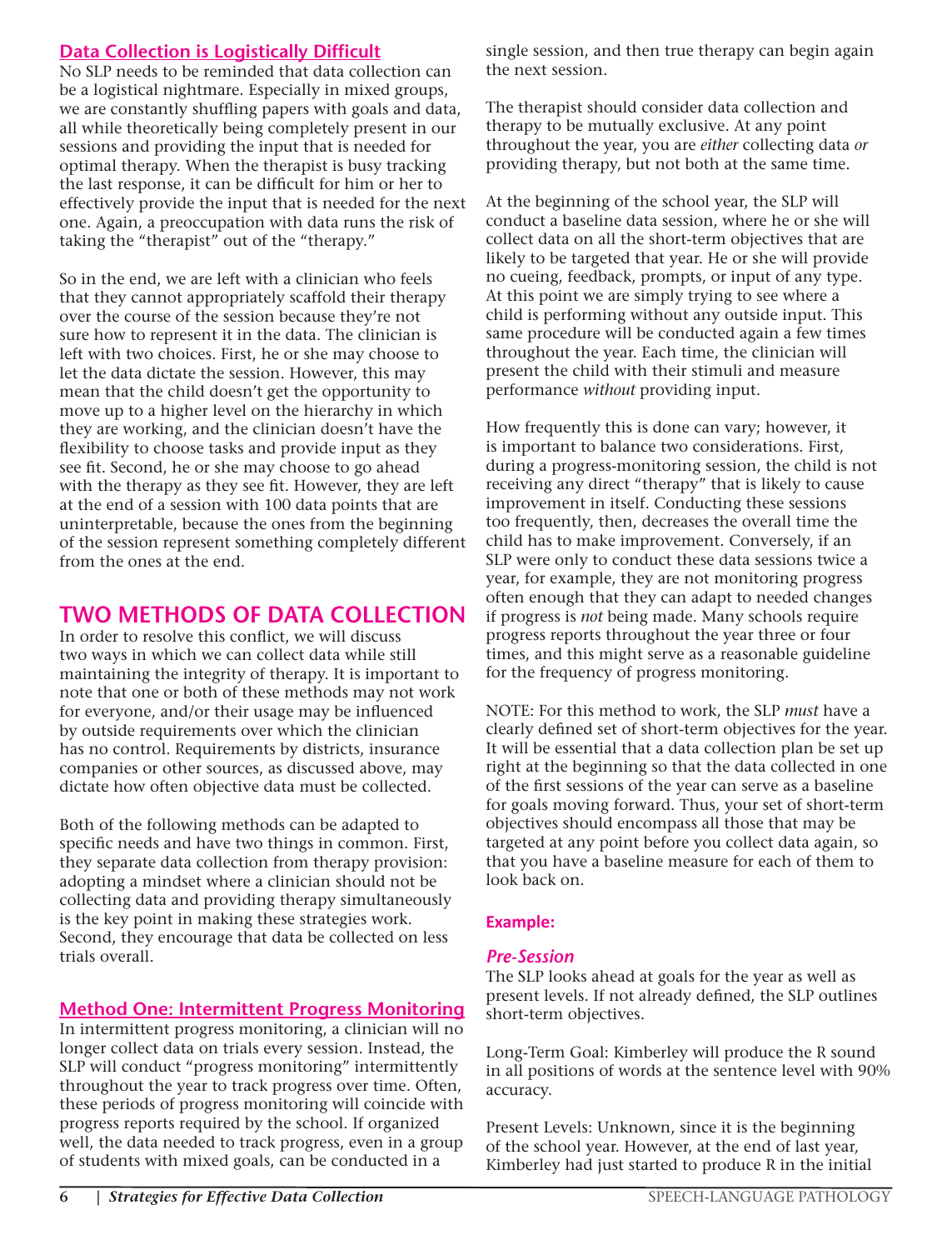position of words with models and maximum cueing for tongue placement.

Short-Term Goals:

-Kimberley will produce initial/prevocalic R at the single word level with 80% accuracy.

-Kimberley will produce vocalic R sounds at the single word level with 80% accuracy.

-Kimberley will produce initial/prevocalic R in sentences with 80% accuracy.

-Kimberley will produce vocalic R sounds in sentences with 80% accuracy.

# *Progress-Monitoring BASELINE Session*

Data will be collected on all short-term goals that are likely to be targeted throughout the year (as identified above).

Some thought should be put into stimulus selection. The stimuli should be balanced across contexts. Sounds should be targeted in all positions, when relevant, and the stimuli should contain words that vary in number of syllables as well as phonetic context. This is especially true for vocalic R. The stimuli should include iterations of ER, OR, AR, EAR, IRE, and AIR productions.

The SLP will provide stimuli for Kimberley that allow her to produce her words as independently as possible. For readers, it would be optimal to present pictures or words that they would read without requiring a model. For non-readers, a model may be required, but the SLP will take care not to exaggerate or draw attention to correct productions. The SLP is simply providing the word. The SLP will not be providing feedback to the student as to whether or not responses were correct or incorrect. This is data collection, not therapy. Any feedback will influence subsequent responses and skew the data.

Some consideration should also be made to the idea of not "teaching to the test." We do not want to collect data *only* on targets that are used during therapy. Ideally, the data will be demonstrating a child's ability to produce the target sound in *any* word, not just those that were practiced. While it may not be practical or feasible to only do progress monitoring on sounds that are never used in therapy sessions, some care should be taken that data collection is done on a variety of words, and perhaps includes some less common words that are unlikely to serve as therapy targets. Avoiding words that appear in popular decks of articulation drill cards may be one strategy.

While this may seem like a lot of work, thoughtful selection of targets up front will make the task of data collection easier in subsequent sessions.

# *Therapy Sessions*

After the initial baseline session, the SLP is now able to conduct the true "therapy" that makes up their job. The SLP can employ all the techniques and tricks they know to target the goal or elicit the sound. He or she will be able to increase complexity during a particularly great session or increase cueing during a less successful one. He or she can select activities each week without being concerned about how the data will look on that particular day. The SLP will be able to spend the session being present with the student(s) without juggling papers and tally marks. He or she might still make notes about strategies that seemed particularly effective or ideas for the next session, but he or she will not be making therapy decisions based on concern about how they'll record responses.

# *Progress-Monitoring Sessions*

Intermittently throughout the year, additional progress monitoring sessions will be conducted. These will be conducted in that same way as the initial baseline session. The clinician's only role on this day is to provide stimuli and track responses. He or she will not be "teaching" or giving feedback.

Again, data collection and therapy provision should be considered mutually exclusive. The goal is simply to measure how well the prior weeks' therapy has worked and the progress that the student has made, in as independent a context as possible.

# **Method Two: "Daily" Data Collection on Reduced Trials**

Given the constraints of some organizations, it may not be possible for clinicians to avoid collecting daily data. For reasons discussed previously, many sources require data for each session. Collecting data on a "daily" (each session) basis, while still maintaining the integrity of therapy is still an option. However, we will need to change the way we do it from the commonlyused method of collecting data on all productions throughout a session.

Many of the principles that were true for Intermittent Progress Monitoring will hold true for this method as well. While we will be collecting data more often than in Intermittent Progress Monitoring, we will still be considering data collection and actual therapy provision to be two separate things that are not done at the same time. They may both occur within a session, but they will not be done simultaneously. We need to remember that the purpose of data is to measure a child's ability to perform a skill, *not* a clinician's ability to provide cueing.

In this method of data collection, the clinician will conduct a mini data-collection session right at the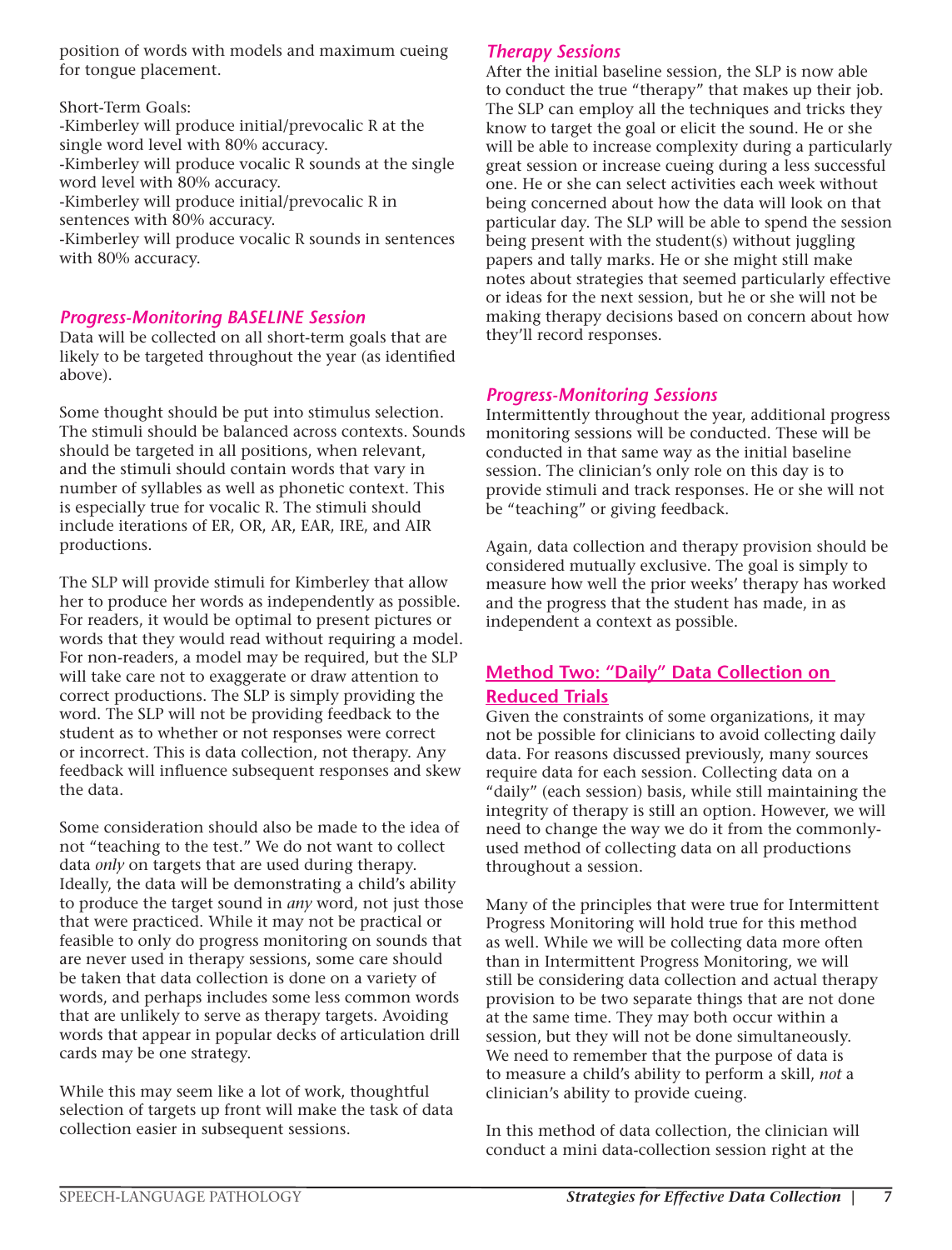beginning of each therapy session. Every time they meet, before any modeling, cueing, feedback, or reintroduction of the speech sounds are given to the child, the SLP measures their performance *on only a few productions* (ten is a great number) of the skill currently being addressed.

While it is easy to fall into the trap of feeling that more data is better, that is not necessarily true. Take, for example, a child that walks into the therapy room producing their speech sound as they do in the regular classroom and in the hallway – not at all. In the first few productions of their sound, before they are tuned in to the fact they are in speech therapy and Mrs. Smith wants them to use their "good /s/ sound," they continue to produce it with an interdental lisp. If we were to collect data on these first ten productions, the child's accuracy might be 5%. Then, in a typical session, the SLP will remind the child of their speech sound and the child will begin to correct their errors. The next ten productions might be 50% accurate. During a drill-like task, the clinician begins providing feedback after each production and the child gets more accurate as the session goes on. In the next 20 productions, the child might be 75% accurate, and by the end of the session, the child produces their sound accurately in 19/20 productions. This whole time, the clinician is collecting data and by the end of the session he or she has data on 60 productions of the /s/ sound. The data might look something like this:

|           |     |         | $^{+}$ |        |     |        |  |
|-----------|-----|---------|--------|--------|-----|--------|--|
| $\ddot{}$ |     |         |        | $^{+}$ | $+$ | $^{+}$ |  |
|           |     |         |        |        |     |        |  |
|           |     |         |        |        |     | $+$    |  |
| $+$       | $+$ | $\,+\,$ | $+$    | $+$    |     |        |  |
|           |     |         |        |        |     |        |  |

When the clinician calculates this overall percentage for the whole session, the child's accuracy is 67%. This is pretty good! The child is making progress! Compared to when the child came in the door the first day of speech not making their sound at all, this child appears to have made a lot of improvement.

But what would happen if the clinician got 100 repetitions that day? Likely the next 40 productions would have had a high level of accuracy. Data for the day might now look like this:

| $+$       | $+$ | $+$ | $+$ | $+$ | $+$ | $+$ |  |
|-----------|-----|-----|-----|-----|-----|-----|--|
| $\ddot{}$ |     |     | $+$ | $+$ |     |     |  |
| $\ddot{}$ |     |     |     |     |     |     |  |
| $\ddot{}$ |     |     |     |     |     |     |  |
| $\ddag$   |     |     |     |     |     |     |  |

This child is now 76% accurate. So as you can see, this student's "accuracy" will improve the more data that is collected. But this is not at all a true representation of their skill. Yes, it's important that child is responding to models and prompts and feedback, but a more accurate representing of their actual ability is what they can do *without* all of that.

Not only is it difficult to report this data, as discussed before, while truly representing the type of cueing that was provided (and remember, even giving feedback is something that matters), we are unlikely to see significant changes from session to session with this many data points. The more data we collect, the more the child's performance will appear to increase, and the less representative of their true skill it becomes.

So, the clinician should collect data on only a few productions of the sound right at the beginning of the session, when the data is most likely to represent this child's skill in "real life." As with the intermittent progress monitoring, he or she will not provide input during these productions – this is simply time for measurement. When done right, this will take up very little time, perhaps only a few minutes. Then, the clinician can get on to the true therapy of the session – using the models, cues, and feedback they know will help this child produce the sound and hope that in the next session, when the child returns, the improvement will be seen in *that* data.

#### **Example:**

#### *Pre-Session*

The SLP looks ahead at the current goal or short-term objective and prepares to collect data on that exact skill (with as minimal input as possible). This should be almost identical to what was done last session.

#### *Data Collection*

The child comes to therapy. The clinician may talk with the child briefly about their weekend or another topic while listening for their sound. (While this may not be the same type of controlled data we've discussed throughout the course, it is still useful and relevant information.) No corrections or reminders about sound production are given.

The SLP will then begin data collection. This can be very simple: the SLP may use flashcards or even the stimulus items from whatever the activity for the day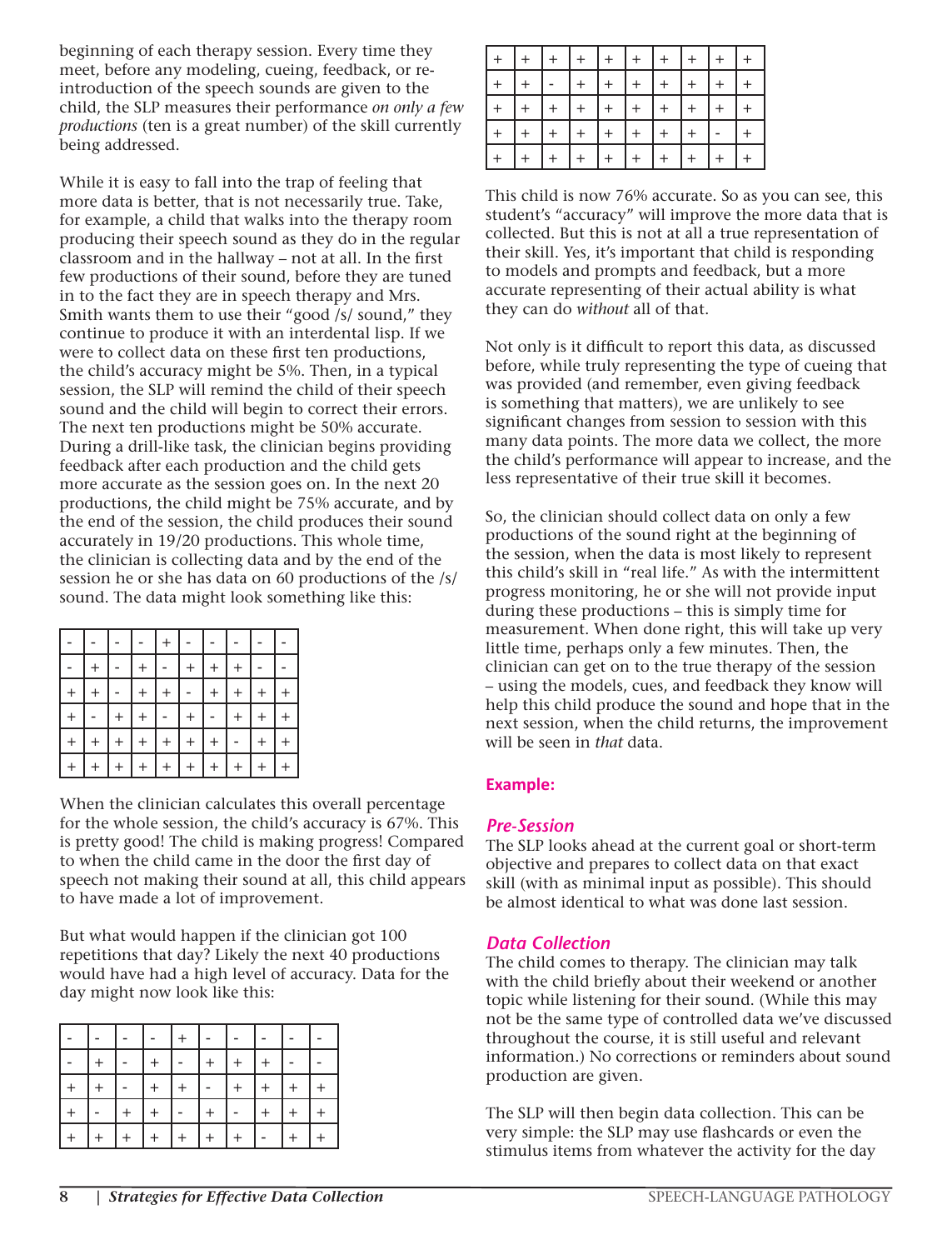is. The important part is that productions will be done as independently as possible and without any feedback. The SLP will provide stimuli for ten targets and record the accuracy. That is it. No prompts, no corrections, no models. This is not "therapy." That begins next.

# *Therapy*

After the few minutes has been spent on data collection (for articulation this quite literally might only take one minute for one child), then therapy can begin. The SLP can now employ all their skills to help the child produce their sound or language target as accurately as possible. The SLP can choose the activity without worrying about how it fits into the data and without spending their time tracking responses and flipping through papers. If the child is doing well, the SLP is free to increase complexity without impacting the validity of the data. If the child needs extra support that day, the SLP is free to increase their cueing or employ a new method. The SLP can spend his or her time *teaching* rather than *tracking*.

# **STRATEGIES FOR EFFECTIVE AND EFFICIENT DATA COLLECTION**

# **Data and Therapy are Mutually Exclusive**

It has been stated multiple times, but is worth stating again. For data collection in this way to be valid and to serve its purpose, the SLP must remember that data collection and therapy provision are two separate things that are not happening simultaneously. Whether data is being collected intermittently or at each session, it is happening separately from the therapy itself.

#### **Have a Plan**

For intermittent data collection, it's imperative that the plan for data be done at the beginning of the year (or when a child is enrolled or new goals developed), and that they take into consideration all those goals that may be targeted over the next year. This is how progress will be shown. If a child is at 0% when you begin, that is fine. That is their true starting point and progress will be shown from there.

For daily data collection, the important thing is that the SLP decides ahead of time what the data will be collected on and *sticks to it*. In the section of the course addressing this method, it was stated that data would be collected on productions with no input from the SLP. And while I still recommend this as it is the most representative of skills *outside* the speech room, theoretically data can be collected under whatever conditions the SLP feels is appropriate, as long as he or she is *consistent*. For a child really struggling with the R sound, for example, data might be collected on "any production of R that is *not* a W, given a model only" or on "use of past tense –ed endings when given

the sentence starter." Again, the clinician can choose whatever he or she wants to collect data on but should a) be consistent and b) consider collecting data on something that will still be relevant in a few sessions. Having data on something that is only targeted once or twice isn't helpful.

# **CONCLUSION**

In speech and language therapy, there are many, many ways to target each goal. Each activity we choose, each level of input we provide to help a student, and each level of complexity at which we ask a student to perform will impact the data which is collected on their performance. This means that for data to be valid or at all useful, we either need to standardize our therapy provision to be the same every time or we need to find a way for data to represent performance while still being able to provide optimal therapy.

By considering therapy and data collection to be two important things that both need to happen, but learning that they do not need to happen at the same time, we are able to provide the best therapy we, as SLPs, are trained to do while still maintaining the integrity of the way we measure and report performance. In separating the therapy from the data collection, we are able to provide therapy that is guided by – not restrained by – data. We are able to report data that is a better representation of skills outside the therapy room and which holds more truly to the principles of evidence-based practice.

# **HANDOUT**

I've included a data collection form that I use on a regular basis for progress monitoring – if it's helpful to you, great! (See next page).

# **REFERENCES**

Amabile, T., & Kramer, S. J. (2011, May). The Power of Small Wins. *Harvard Business Review*.

*ASHA Schools Survey 2014: SLP Workforce/Work Conditions Report*(Rep.). (n.d.). American Speech-Language Hearing Association.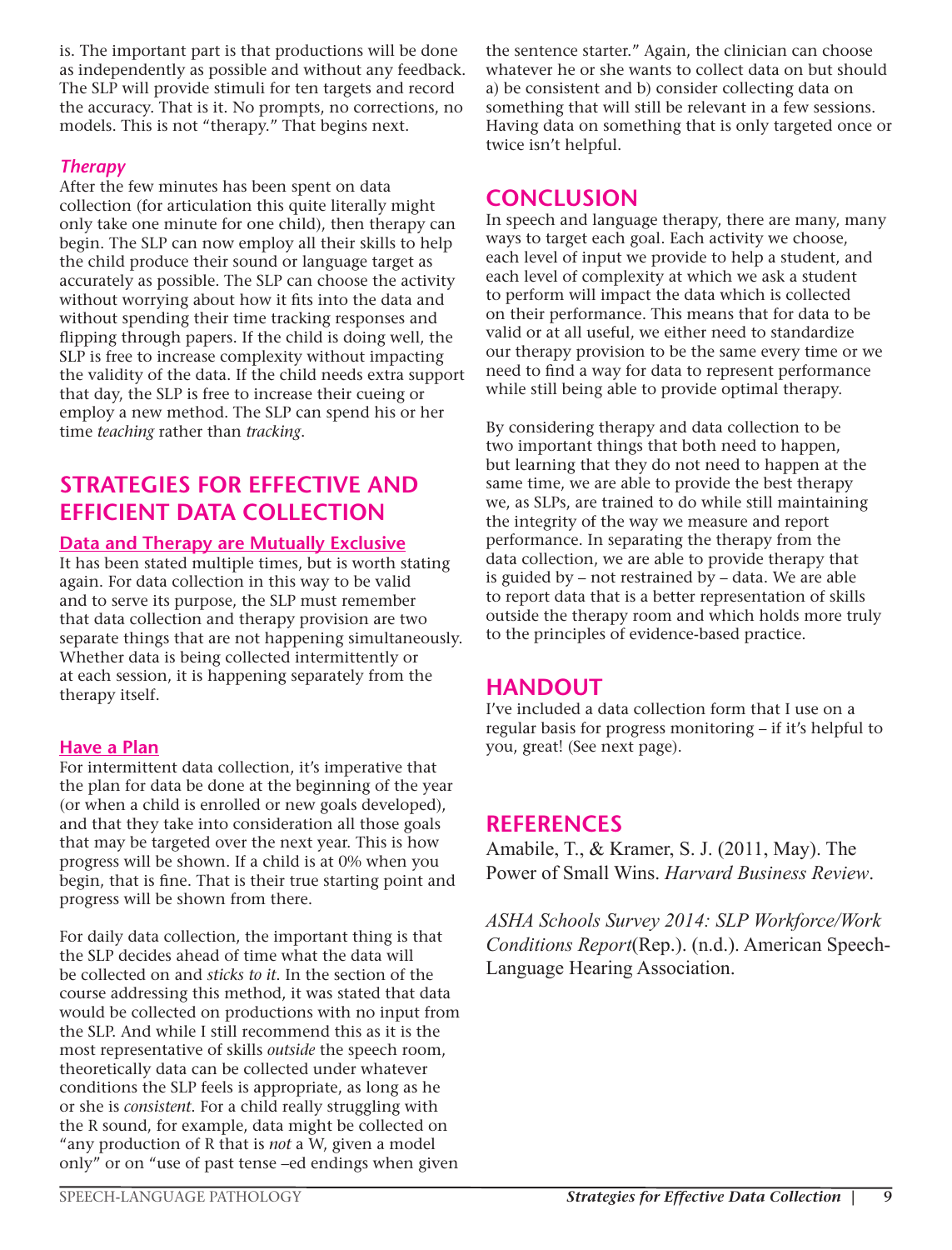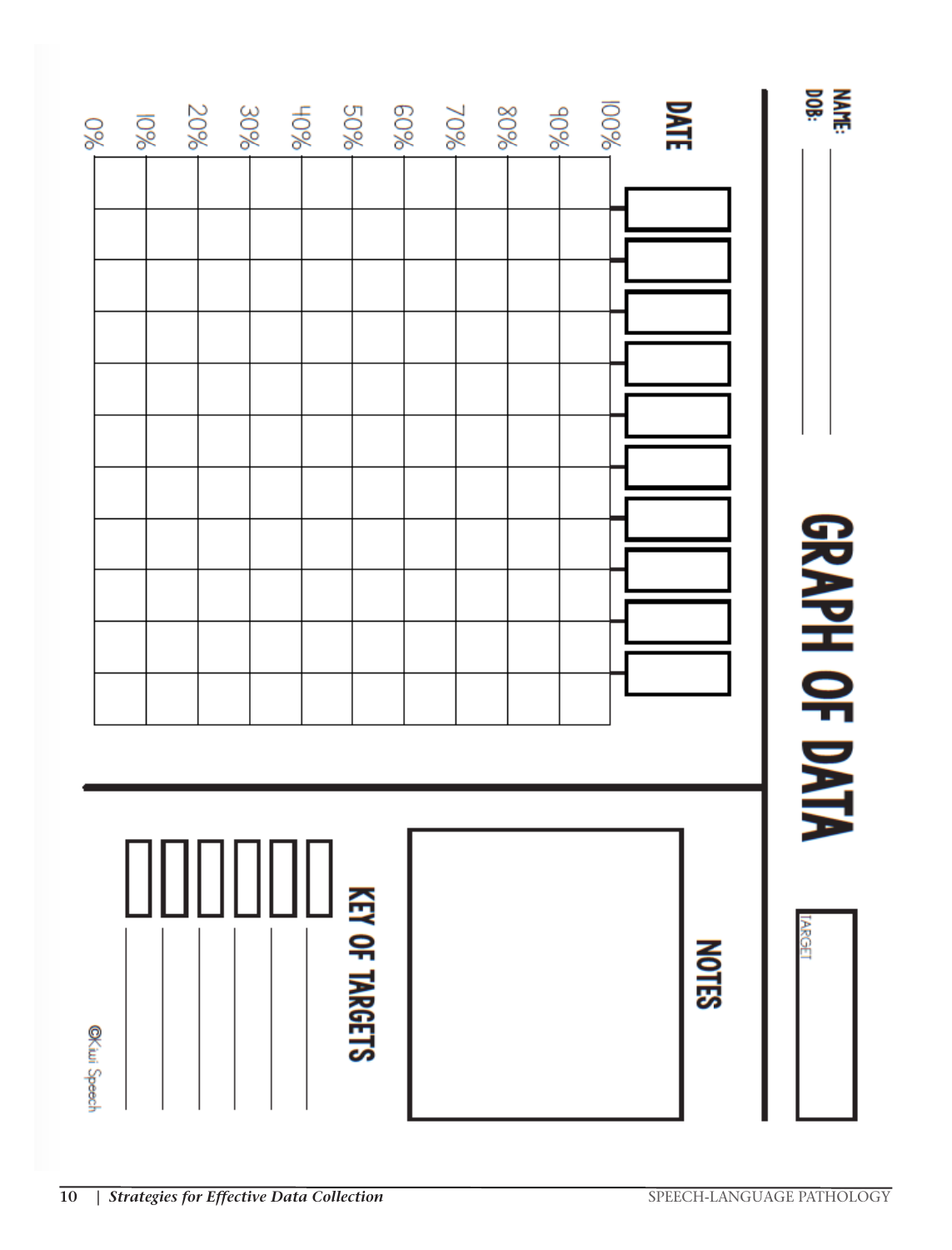# STRATEGIES FOR EFFECTIVE DATA COLLECTION: Why Less is More

# Final Exam (1 CE HOUR)

- **1. There are multiple reasons to collect data on student performance, some being internal (i.e., directly related to the SLP) and others external. Which of the following is NOT an example of an external factor?**
	- a. District-Required Paperwork
	- b. Driving Therapy
	- c. Families and Teachers
	- d. Funding/Insurance
- **2. The statement "While funding sources vary widely between districts, agencies, and/or states, one thing is almost always true – the funding sources want to ensure that their money is being well spent," is an example of** 
	- **\_\_\_\_\_\_\_\_.** a. An argument against collecting data
	- b. An external reason to collect data
	- c. An internal reason to collect data
	- d. None of the above

#### **3. In general, good therapy does NOT \_\_\_\_\_\_\_\_.**

- a. Cater to each student and the way that they will make the most progress in the shortest amount of time
- b. Target a short-term objective that works toward a long-term goal
- c. Teach to the test/data
- d. Work toward a functional goal
- **4. In considering good therapy, SLPs should keep in mind: "By \_\_\_\_\_\_\_\_, we can confound the results of any subsequent testing. We don't want students to just learn the answers to a subset of questions. Rather, we want to teach them to use a skill which they will be able to apply to all representations of those questions."**
	- a. Targeting a short-term objective
	- b. Teaching to the test
	- c. Working toward a long-term goal
	- d. Working toward an outcome that will benefit students generally
- **5. Typically, \_\_\_\_\_\_\_\_ may look different in the first few minutes of a session than at the end.** 
	- a. Both good data and good therapy
	- b. Consistent therapy
	- c. Good data
	- d. Good therapy
- **6. In order to collect good data, therapists must be** 
	- **\_\_\_\_\_\_\_\_.** a. Consistent
	- b. Dynamic
	- c. Flexible
	- d. Tactile
- **7. Both intermittent progress monitoring and "daily" data collection on reduced trials** 
	- **\_\_\_\_\_\_\_\_.** a. Can be adapted to specific needs
	- b. Combine data collection with therapy provision
	- c. Encourage that data be collected on more trials overall
	- d. All of the above
- **8. When using intermittent progress monitoring, a therapist should \_\_\_\_\_\_\_\_.**
	- a. Conduct direct therapy during progressmonitoring sessions
	- b. Consider data collection and therapy to be mutually exclusive
	- c. Hold frequent progress-monitoring sessions
	- d. Plan to collect data on trials every session
- **9. When using "daily" data collection on reduced trials, a therapist should \_\_\_\_\_\_\_\_.**
	- a. Collect data on all productions throughout a session
	- b. Conduct a mini data-collection session right at the beginning of each therapy session
	- c. Measure the student's performance on many productions of the skill currently being addressed (50 is a good target)
	- d. Provide input and feedback during data collection

**10. The statement "For this method to work, the SLP must have a clearly defined set of shortterm objectives for the year," best describes** 

- **\_\_\_\_\_\_\_\_.** a. "Daily" data collection on reduced trials
- b. Data collection during therapy sessions
- c. Intermittent progress monitoring
- d. All of the above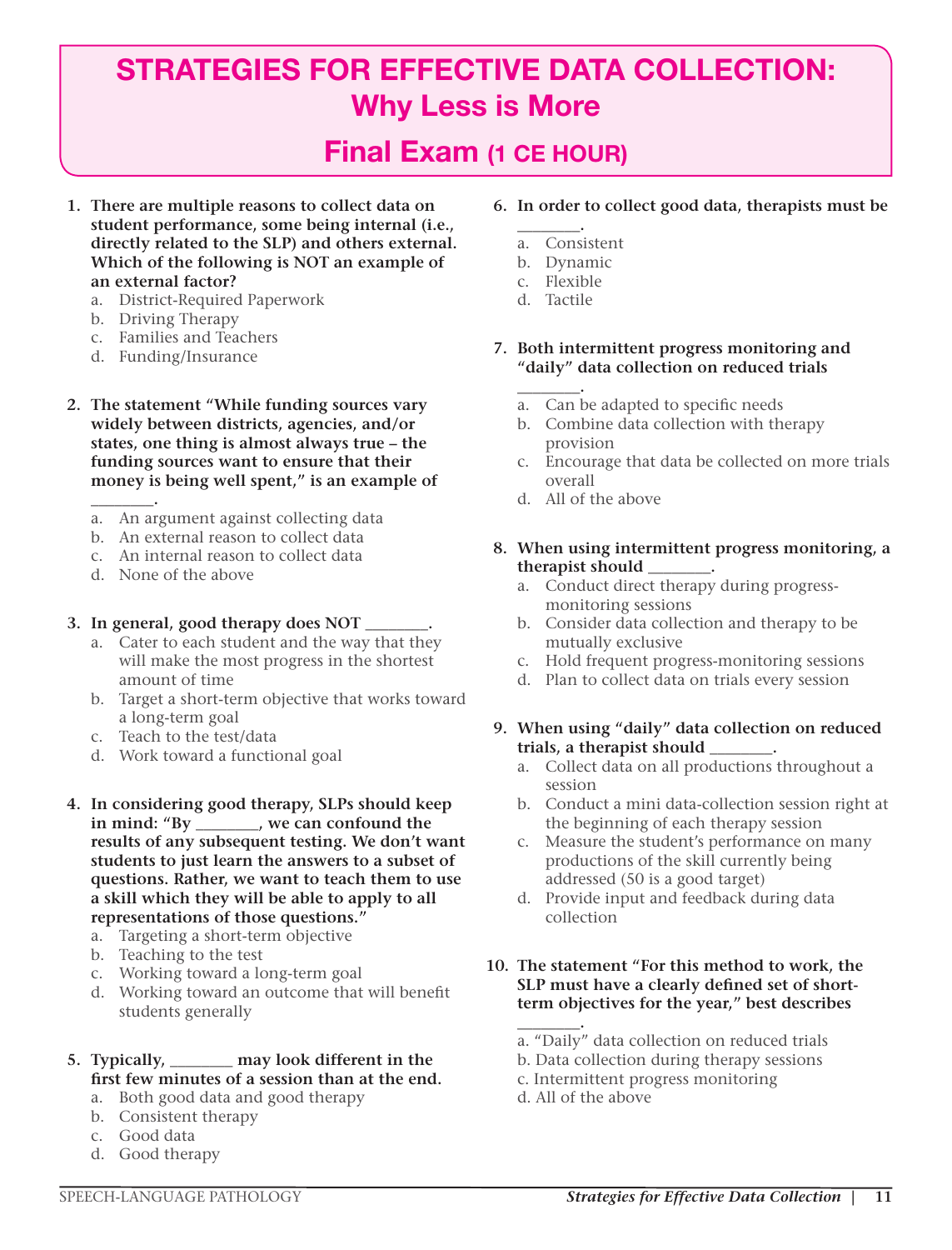# **ANSWER SHEET**

| ** See instructions on the cover page to submit your exams and pay for your course. |                                                                                                                                                                                                           |
|-------------------------------------------------------------------------------------|-----------------------------------------------------------------------------------------------------------------------------------------------------------------------------------------------------------|
|                                                                                     | By submitting this final exam for grading, I hereby certify that I have spent the required time to study<br>this course material and that I have personally completed each module/session of instruction. |

|                                                   |                                                                                                       | <b>Strategies for Effective Data Collection: Why Less is More</b><br><b>Final Exam</b>                    |                                                   |                                                                                    |
|---------------------------------------------------|-------------------------------------------------------------------------------------------------------|-----------------------------------------------------------------------------------------------------------|---------------------------------------------------|------------------------------------------------------------------------------------|
| 1. $\mathbb{A}(\mathbb{B}(\mathbb{C})\mathbb{O})$ | 3. $\mathbb{A}\mathbb{B}\mathbb{C}\mathbb{O}\mathbb{D}$                                               | 5. $\mathbb{(A)}\mathbb{(B)}\mathbb{(C)}\mathbb{(D)}$                                                     | 7. $\mathbb{A}(\mathbb{B}(\mathbb{C})\mathbb{O})$ | 9. $(\overline{A})(\overline{B})(\overline{C})(\overline{D})$                      |
| 2. $\mathbb{A}\mathbb{B}\mathbb{C}\mathbb{D}$     | 4. $\left(\widehat{A}\right)\left(\widehat{B}\right)\left(\widehat{C}\right)\left(\widehat{D}\right)$ | 6. $\left(\overline{A}\right)\left(\overline{B}\right)\left(\overline{C}\right)\left(\overline{D}\right)$ | 8. $\mathbb{A}(\mathbb{B}(\mathbb{C})\mathbb{O})$ | 10. $\mathbb{\mathbb{A}}\mathbb{\mathbb{B}}\mathbb{\mathbb{C}}\mathbb{\mathbb{D}}$ |

**Accessibility and/or special needs concerns? Contact customer service by phone at (888) 564-9098 or email at support@pdhacademy.com.**

**Refund and general policies are available online at http://pdhacademy.com/policies/**